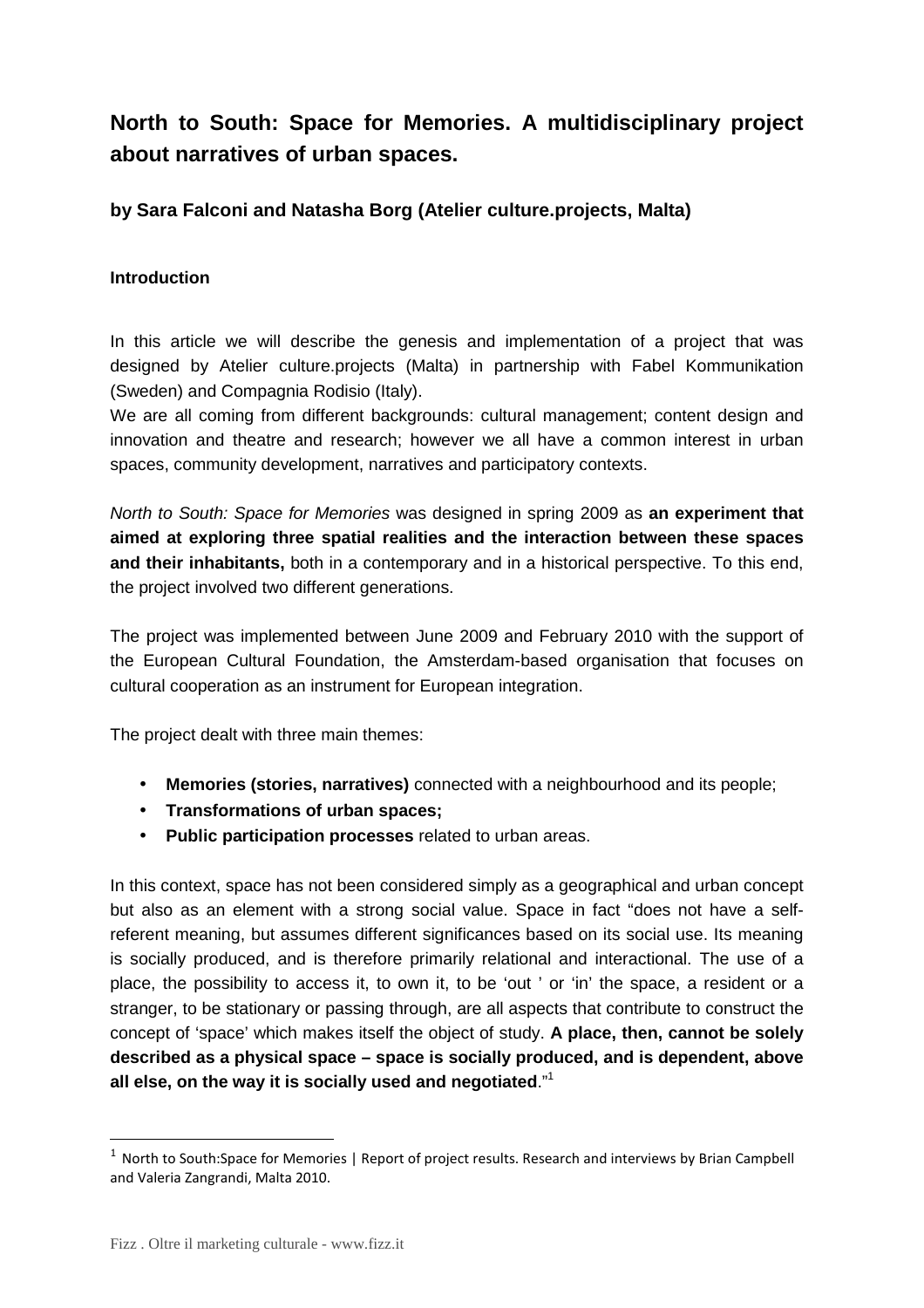Three neighbourhoods located in Sweden, Italy and Malta were selected as 'laboratories' for this research, juxtaposing the North and South of Europe.

We chose Birgu because it is a city with a lot of history which at the same time has been able to 'reinvent' itself through urban regeneration projects, local community initiatives and a welcoming attitude towards newcomers.

Oltretorrente in Parma was chosen because it is a neighbourhood with a rich tradition and a history that still influences people's attitudes today. The locality has a very strong and defined character. It is also a place in transformation, facing the challenges of integration and migration fluxes.

Finally we chose Hasselby in Stockholm because it is a suburb which is experiencing gentrification and social challenges and it needs to look deeper into its future as a community.

## **Methodology**

Various methodologies were employed to connect all the project components. We wanted to experiment a mix of disciplines, using different approaches and including the artistic point of view, which we believe is a fundamental part of the project.

The main drive of the project is therefore methodological. That is, it seeks to find ways to:

• Produce simultaneous data about three far-removed urban contexts, thus assuming some sort of commonality, of 'urbanism as a way of life' as Wirth<sup>2</sup> put it. The project is premised on the idea that although contexts will vary (and here we have three very different ones indeed), it is possible and desirable to attempt to theorize the city and find common threads of information-exchange when dealing with, say, urban planning or issues of segregation.

• Encourage people to 'talk about' (in the broadest sense) the urban spaces they inhabit, through the use of mixed techniques. The premise here is that the process of classifying and demarcating urban space stands to benefit from the participation of the people who in some way interact with it.

The project works towards these aims by using multiple, flexible, and collaborative strategies, as follows:

• The project is multi-sited, in that fieldwork was carried out simultaneously in the three different localities. Data from these three sites were juxtaposed, rather than simply stacked and/or compared. The model here is formulations of 'multi-sited ethnography' as developed within sociology and especially anthropology in the last ten-fifteen years;

l

<sup>2</sup> Wirth, *The American Journal of Sociology*, Vol. 44, No. 1. (Jul., 1938), pp. 1-24.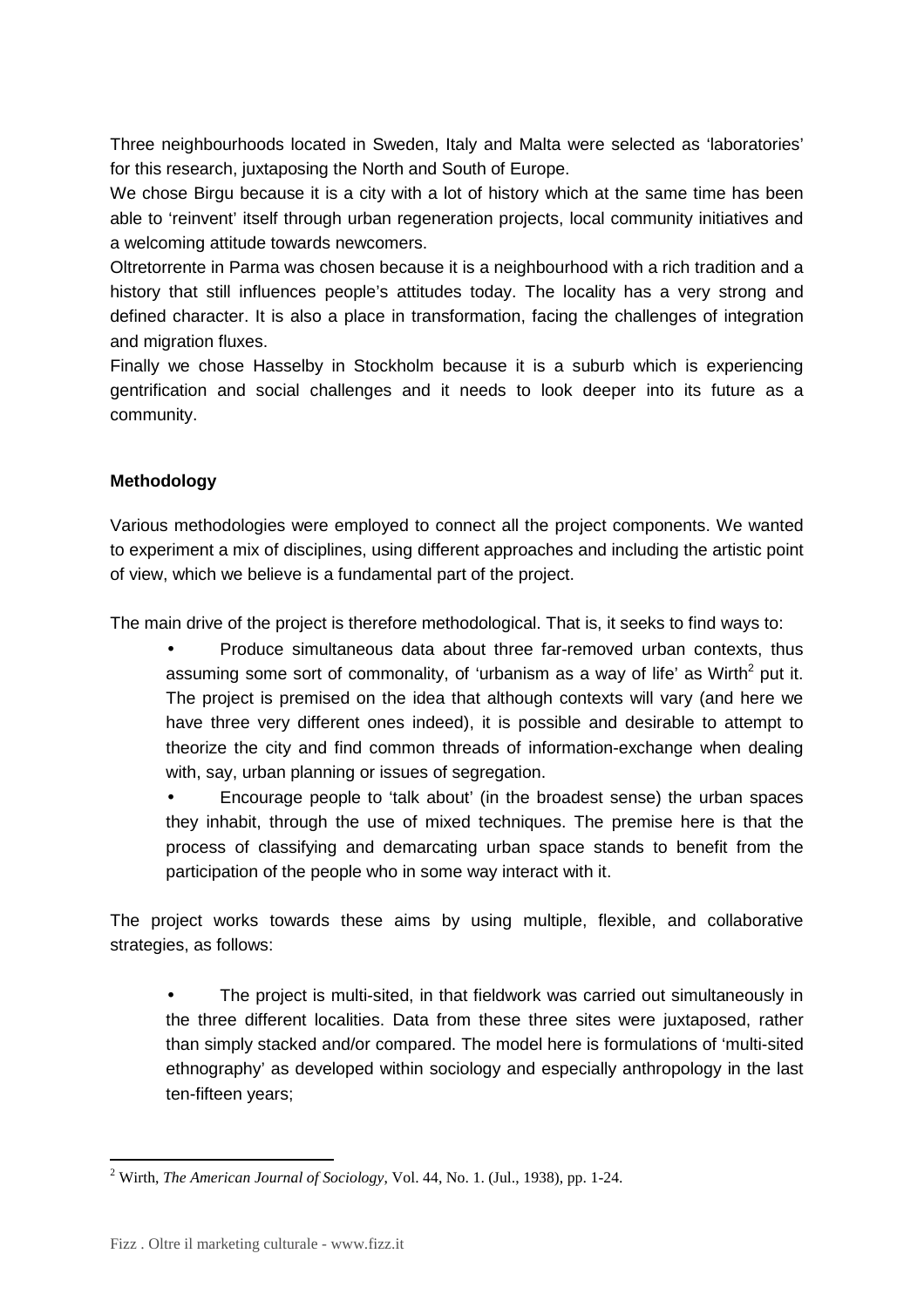Different research techniques were used by our field teams. In Birgu, we used a combination of participant observation and qualitative interviewing using open-ended aide memoire, recording the interviews on an Mp3 recorder. In Oltretorrente, an on-site intensive pilot research led to the production of a short film consisting mainly of narratives and testimonials of local residents. In Hasselby, people were invited to react, and respond via sms, to prompts presented as street posters in places of high visibility. Following this interaction a blog was set up to continue the public debate online.

• Our research was throughout intensely responsive. That is, although we invested considerable time and effort in planning and design, once in the field we sought to be sensitive to research questions and threads raised by our informants themselves. The results we present are therefore very much co-produced. The model here is that of 'collaborative ethnography', as developed within social anthropology in recent years.

During the period dedicated to fieldwork all the three research teams followed a guideline that was used as a point of reference and helped to keep a common ground, allowing for high flexibility and freedom to structure the site-specific research.

The guiding principle was an observation of the following characteristics:

#### **IMAGES**

- What sort of images of itself does the space produce/consume?
- What forms do they take (artistic production, narrative, festivals, etc.)?
- In what way/s are these images related to processes such as tourism, urban renewal, and gentrification? ('Culture-led regeneration' a crucial aspect here.)
- How do they compare to images of the space by outsiders?

#### **MOBILITIES**

- Which historical mobilities is the space associated with?
- Which contemporary mobilities is the space associated with?
- How do these mobilities converge?
- In what way/s, if at all, are they represented (artistic production, narrative)?
- How, if at all, are spatial and social mobilities related?

#### **MULTIPLICITIES**

- Which ways of life (ethnic, class, language, etc.) converge on the space?
- Is the process of convergence underwritten by seasonal, daily, and/or other rhythms?
- In what way/s are these mobilities politicized?
- How do they ultimately translate into a (physical) townscape? ('Domestication of space' by dominant groups a crucial aspect here.)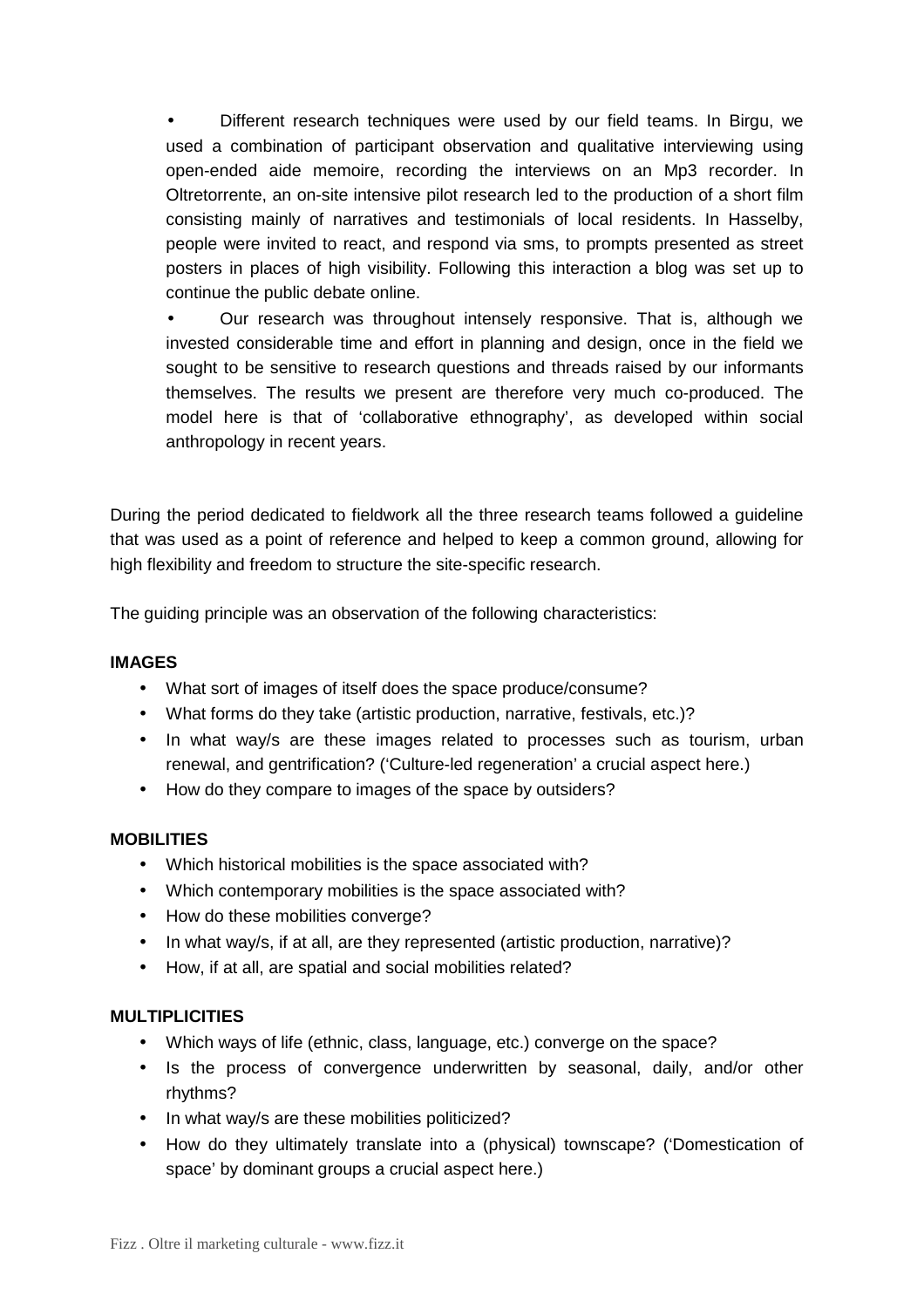- How do they relate to locality, the state, and broader contexts?
- What type/s of 'community' are being produced in the space?



1-2: Participative methodology in Hasselby: posters for sms collection



## **Workshop in Malta: sharing the portraits of three places.**

After the fieldwork, a workshop was held in Malta where the collected data were shared and discussed. **What emerged were three ways of reading the territory, three portraits that have been produced thanks to the collection of narratives (and competing narratives), stories and interactions with the citizens.** 

#### **Birgu, Malta**

During the fieldwork the researcher entered the main square of Birgu while young people were setting up the decorations and the complex machine of the village festa, under the apparently inattentive glances of the elderly sitting in the shade. A whole world made of tales, history, politics, power relations and social behaviours emerged.

Birgu is a fortified city. In the recent past it was inhabited prevalently by dockyard workers, while now local policies aim to revitalise and gentrify the area. The past, however, remains a central aspect of the locality, even when reading the present. Feasts and re-evocations seek to find the 'true' Birgu, even if this assumed authenticity resorts to some imagination and fantasy. Today, Birgu is also a place of return: those who in past decades left the locality to seek work or new places to inhabit, now want to return, although such desires are not always attainable. This is due mainly to an increase in the cost of living, in turn partially caused by an increase in tourism (which on the other hand participates in the creation of local cultural richness).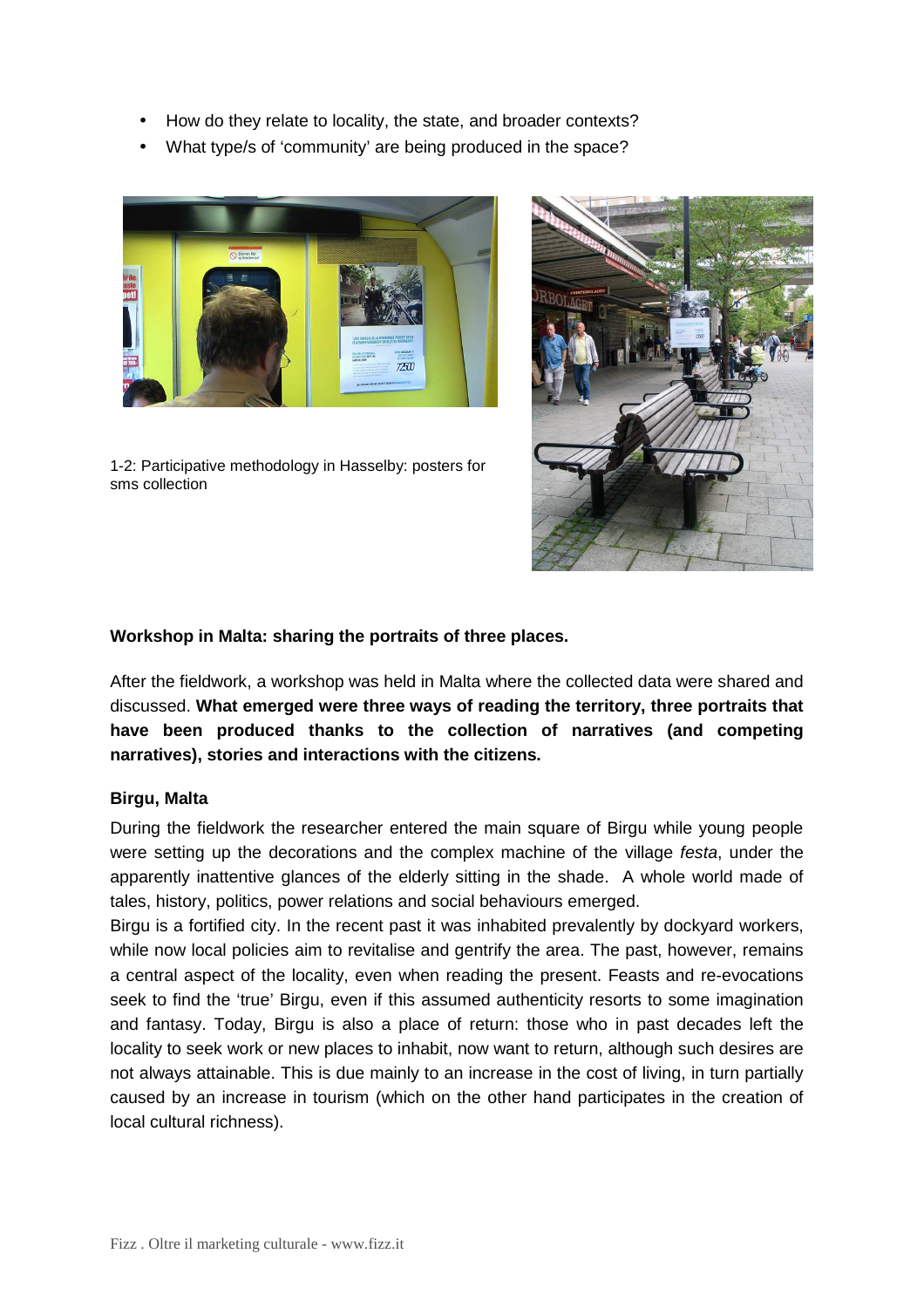#### **Oltretorrente (Parma), Italy**

In Italy, the research focused on Oltretorrente in Parma, an area divided from the rest of city by a river and by history. Oltretorrente was the only Italian territory to resist fascism in the 1920's. The 'barricades' halted invasion, and this has remained a point of pride, not only for the historical inhabitants of the city, but also for the youths that listen to their stories. Oltretorrente, furthermore, has always represented a point of migration fluxes that converge on the city – it has incorporated the natives of the countryside, the migrants from the South of Italy, and now students and new migrants, foreigners originating from Africa, Asia and the eastern Europe. It has always been a popular (some say 'dangerous') neighbourhood, and in certain areas it still has such a reputation. New projects by the local administration also risk to change the face of the quarter, cancelling the traces of memory in favour of a new face. Oltretorrente is a cultural mosaic: cancelling history and memory risks making the place an anonymous one, making it wear a mask which does not fit it, that does not belong to it. It would be to represent the locality in a way that not only oversimplifies the complexities of experience, but which might lead to dangerous developments in the long run.

#### **Hasselby (Stockholm), Sweden**

Hasselby is one of the final stations of the Stockholm underground, constructed in the 1920's at a time of great urban expansion. In the 1950's the area began to change and Hasselby adopted modern architecture, the same architecture, which guided urban design during this period. It is not only an aesthetic transformation, the construction of public housing contributed to changing the social structure of the locality, attracting new inhabitants and becoming a popular neighbourhood through constant migration, especially from Finland. Today, these migration processes continue, and social segregation is becoming increasingly evident, to the extent that separate schools are being built for Swedes and for migrants. But social tensions cannot be solely attributed to the difficulties of interaction between locals and migrants. The presence of alcoholics and homeless people are also an issue that reflects deeper tensions at this locality. These are presences that the locals do not accept, and are trying to transfer to other areas of the city.



3-4: Workshop in Malta: discussion and visit to Birgu

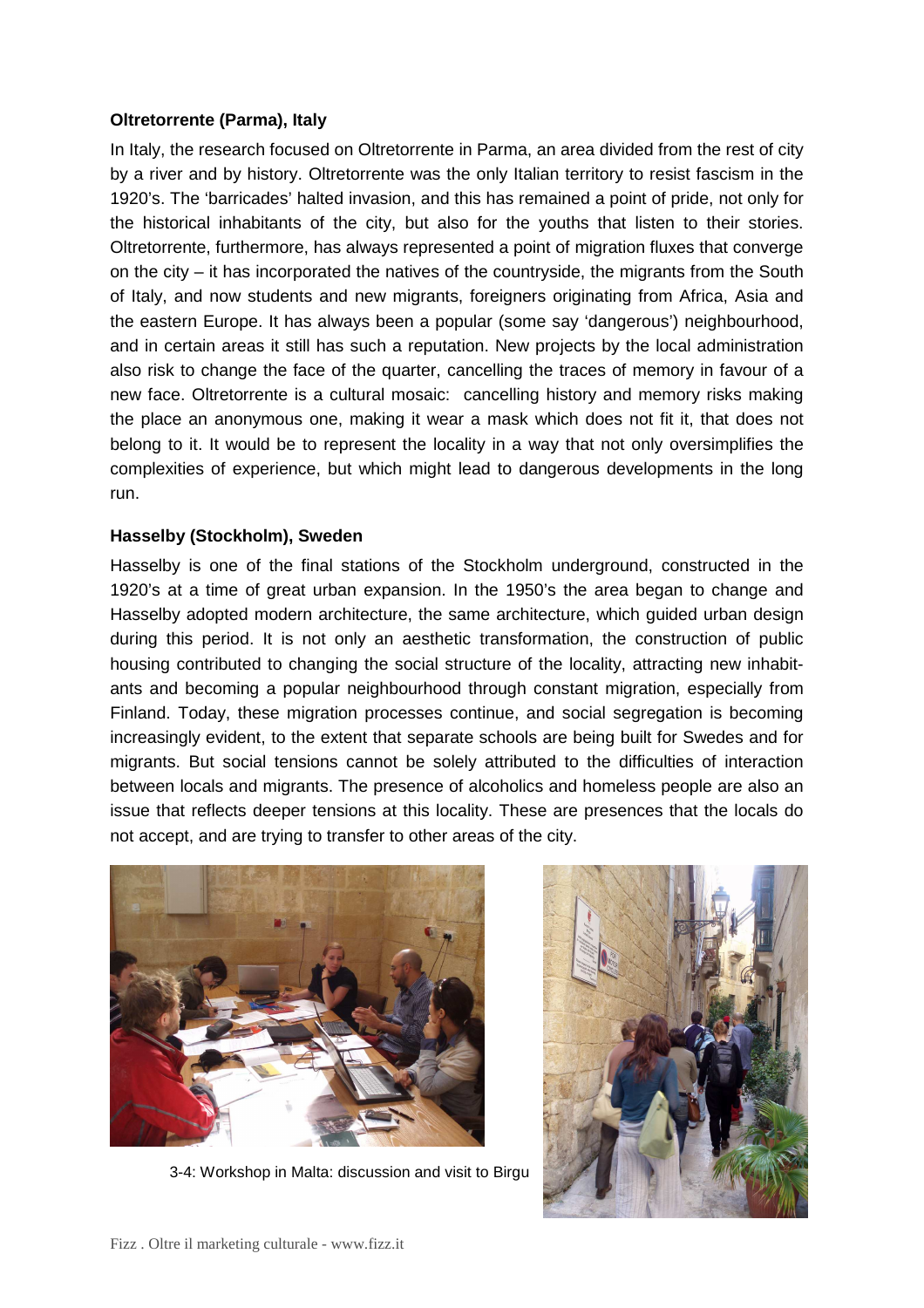## **'Truly Yours': the element of public participation enters the project.**

The project then went north, where we took part in the conference 'Truly Yours' organised in Stockholm by our partner Fabel Kommunikation.

**The experiences, projects, ideas and discussions revolved around the themes of citizen participation and open democracy.** 

**This tallied perfectly with our project's aim of engaging citizens using narratives of urban spaces.** 

How can democracy become 'truly ours'? Who can participate in decision-making processes? Are there new methods for citizen involvement in community development and local democracy?

The most interesting connection that emerged from the conference was the one that links public participation and the many different forms of 'participative cultures' that are flourishing as a result of a new social outlook and increased access to technology through the web 2.0 approach.

We heard of guerrilla gardening experiences in Finland (citizens using wasted land to set up vegetable gardens for the community); of web-communities of cyclists who share helpful information on the best tracks to use whilst making the city more bike-friendly; of communities of citizens who publish, discuss and report online various problems of their neighbourhood (fixmystreet.com).

We also discussed *wikicities* (ways to make the city smarter and diversify the shared space). We heard of how all the inhabitants of Umeå, a Swedish city, participated in building a winning pitch to become an EU Capital of Culture.

In this panorama, it becomes evident that the new winning infrastructure for governance has to shift from a vertical 'top-down' approach to a more 'horizontal' participative one.

We are in the middle of a radical change in social behaviour; in this perspective a radical change in politicians, civil servants and citizens is becoming a perceived need.

More participation means also more responsibility for everyone and an increased trust of 'people like me', into communities of peers.



5-6: Some moments of the conference 'Truly Yours' in Stockholm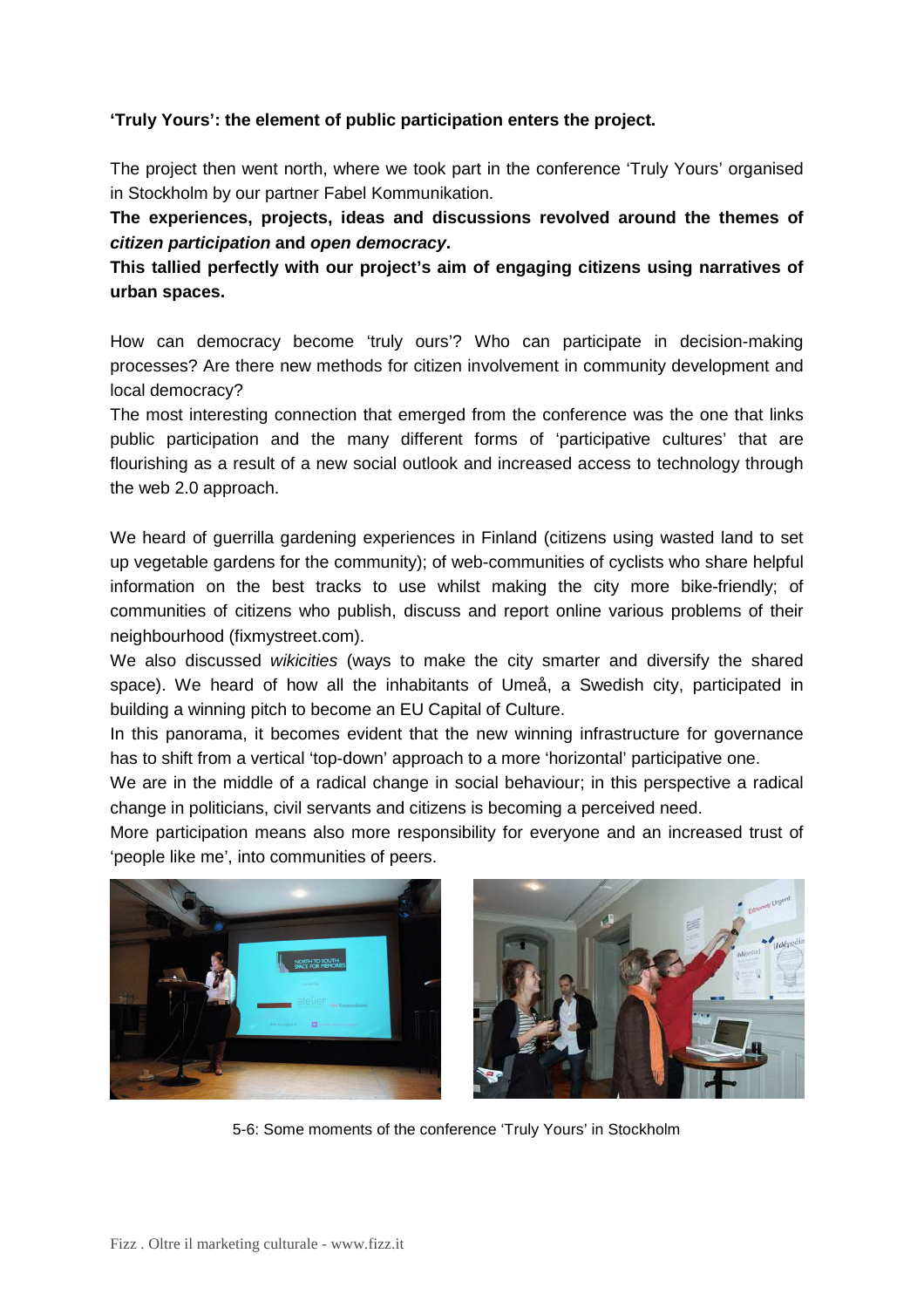#### **Final outcomes: a report (in narrative form); a theatre performance; a short film.**

One of the biggest challenges for the project was to find a suitable form for the final analysis in order to enclose the three different sets of results in a way that could be used to target citizens, local authorities, researchers and policy makers, all of whom have a stake in themes such as urban planning, social policies and community development.

A big team effort drove us to conceive **a 'narrative report'** where we follow an imaginary 'citizen' who, during his lifetime moves from one place to the other (as a youth he is pictured in Birgu, as an adult in Oltretorrente and as an elderly in Hasselby). **In this way we travel amongst the three localities, using space and time references, and we can narrate the crucial points which have been identified and analyzed during the research.** 

To support the narrative, technical details and practical reflections were added within the booklet produced, in parallel with the text and framed in separate 'boxes' for easy access.

Together with the report the project produced also **a theatrical rendition** of what has been the experience of 'North to South: Space for Memories'.

Compagnia Rodisio, based in Parma, hosted the project team for a weekend of artistic production and fruition.

**The result of their artistic reprocessing of the project's data was a highly participative moment where the audience was invited to become part of the performance**, sitting on stage in a reproduced atmosphere of an osteria (a traditional Italian pub) or an open air common meal where little tables, candles and soft electric bulbs welcomed the participants. The Oltretorrente video 'Am Ricordi' (one of the research tools in Parma) was showed and many of the interviewed could recognize themselves on screen and add comments and smiles.

The final moment was an instant theatre performance (following the form of short plays or 'corti teatrali') reproducing the tension and the sense of anticipation that lead to the 'festa', to the community celebration, to the relief of all anxiety. The performance included the ingredients of memory and irony (the characters were covered in dust and they pictured a family and its generations). The set design recalled the light decoration of a parish celebration.

Finally, actors, audience and project team were all together on stage where a table-full of simple 'festa food' was offered and the music continued to play.

Some feedback was collected from the audience:

Q: What do you think the performance was about?

A1: Memories need to be defended, they are able to save you from old and new forms of racism. The atmosphere that was re-created inside the theatre brought back feelings and emotions of childhood celebrations and the joy of sharing common spaces.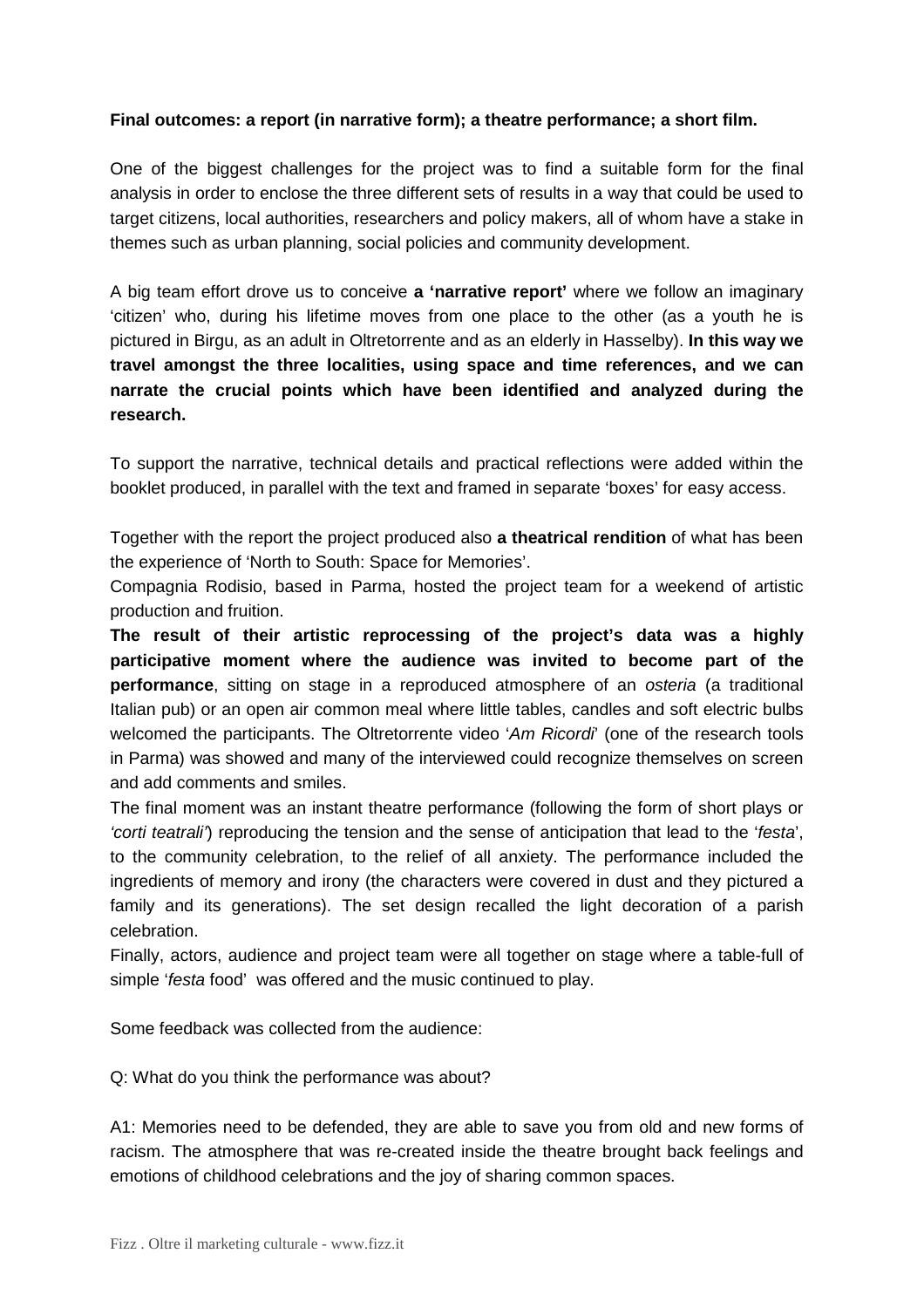A2: A sense of anticipation for something that seems never arriving. Expectations and tension that are freed in what will be the 'feast', the liberating celebration. For me, the performance was also about the popular village feast that goes out from the intimate and closed familiar dimension into the outside, into the dimension of encounter.

A3: The identity of a place, viewed through the voices of people who lived there and who are now witnesses of transformations and changes.

A4: The unavoidable and natural socio-cultural transformations that affect every city and every neighbourhood. With all the unavoidable, but surmountable – if everyone adopts a correct behaviour – cohabitation problems.







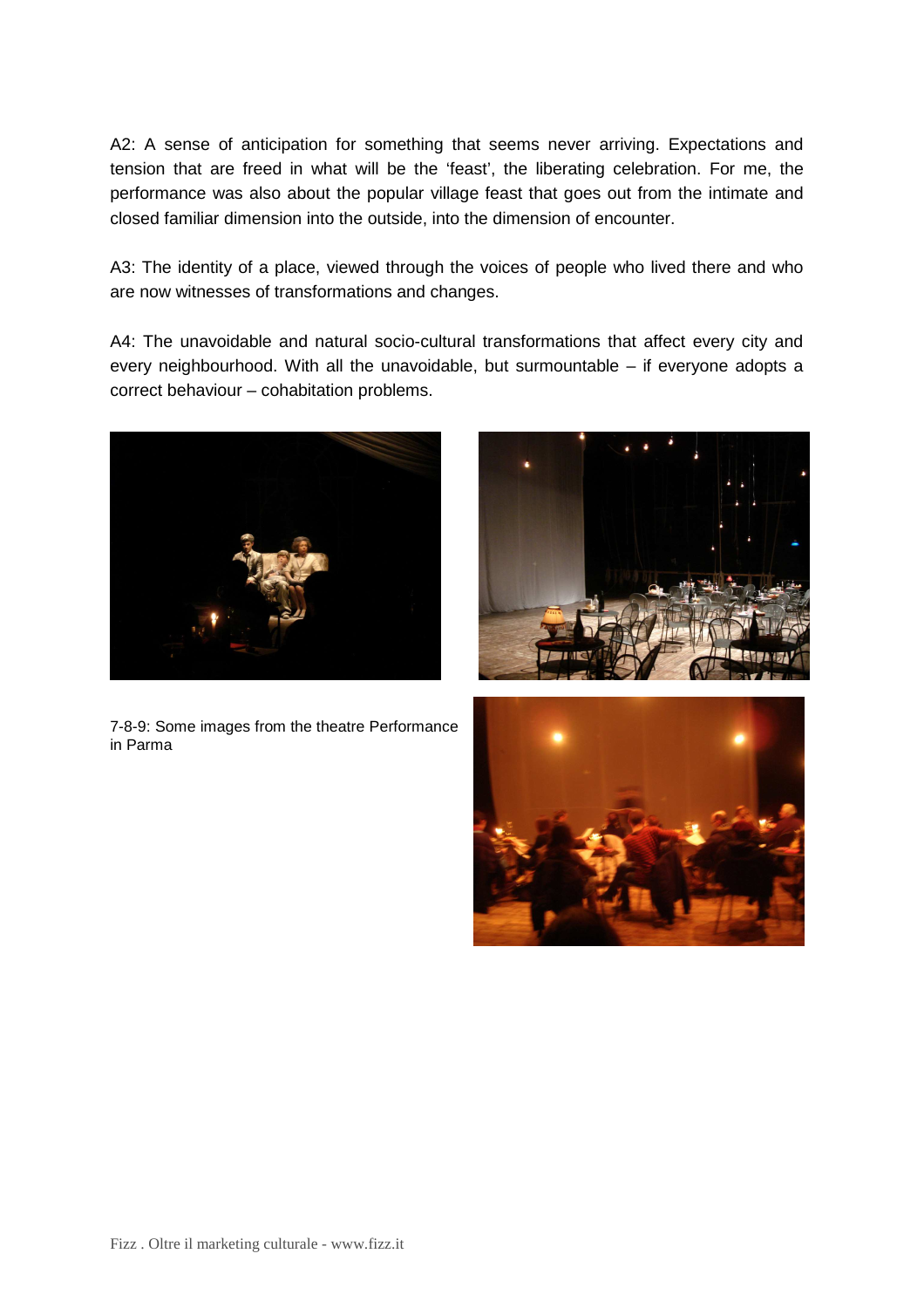The last artistic outcome of the project was **a short audio-visual production** filmed and edited by artist and graphic designer Tony Hultqvist.

**The video intertwines 3D animation and the actual landscape of the three cities, trying to convey the idea of a continuous debate and tension between the competing narratives that create the identity and the daily 'small history' of a place.** For example in Birgu there could be the narrative of 'preserving the authentic historical touch' competing with the narrative of 'giving more room to the contemporary element'.

The second part of the video imagines a hypothetical future when some of the narratives have 'won' the debate and the cities adapt their 'shape' accordingly, leading to an open and somehow melancholic conclusion.

#### **Conclusions and what we have learnt.**

The short-term objectives of collection of intangible data, production of a comparative analysis and of two artistic 'products' were successfully completed.

Above all the project took us a step further in the long term vision of linking the results into existing research networks in the field of cultural and urban planning (connecting with local initiatives, for example experiments of horizontal democracy or investments in participative experiences) and to **propose new methods for public participation** (including for example the tools of creativity and the arts).

Ultimately we will continue working towards the long term aim of developing instruments that could be used in the context of territorial valorisation where the project methodologies and the project outcomes can function as support or starting point for research and discussion.

We are aware that in Sweden some municipalities are very interested and already in the process of developing new methods to enhance democratic processes. Our Swedish partner will work in that direction, using the experience gained during our common work.

Similarly in Malta we will be trying to establish a dialogue with the local councils and we would like to continue to collaborate with our partners to follow up some aspects of the project that could work better for our territories.

In Parma there were requests to continue the debate using public viewing of the video and community meals as moments of discussion.